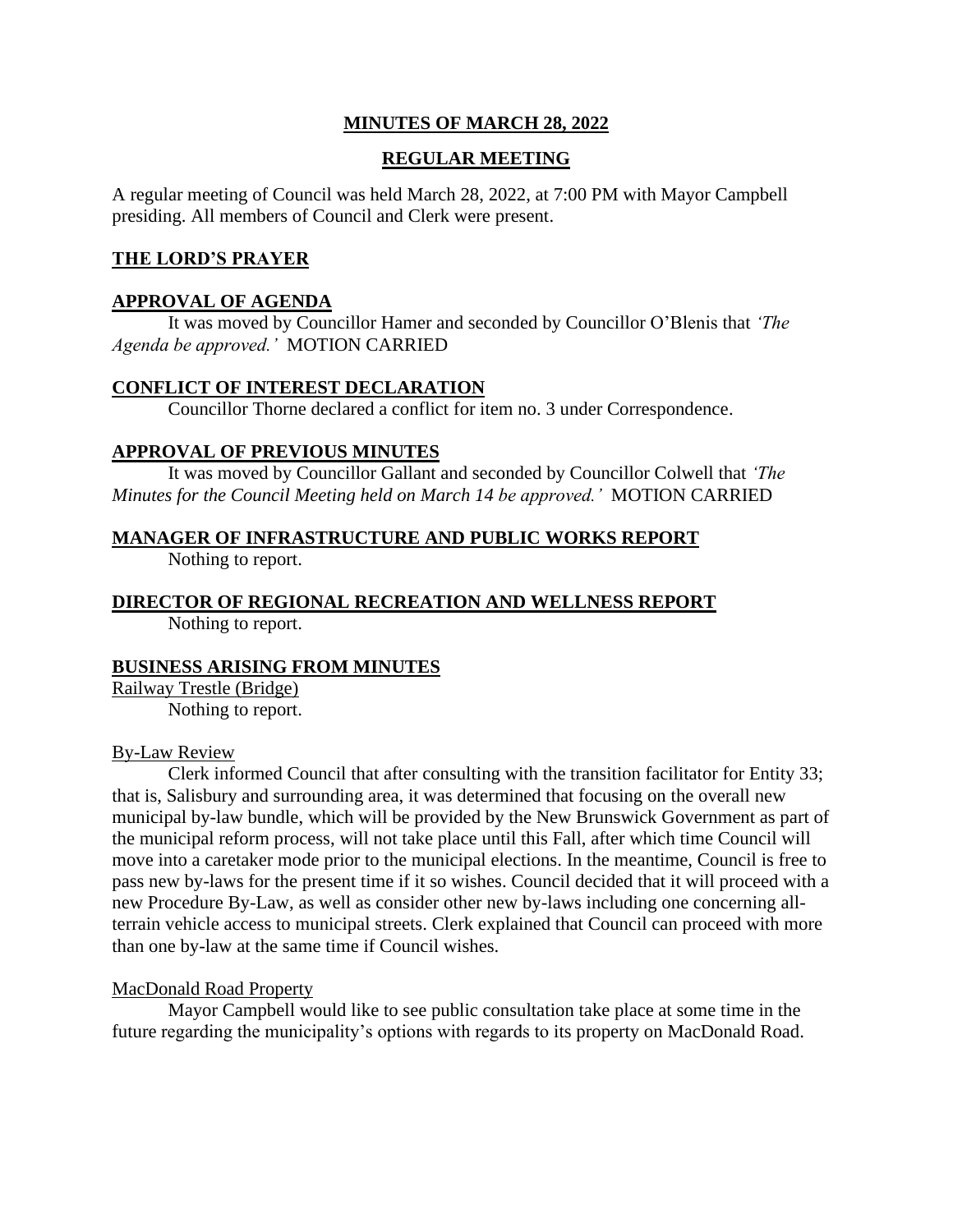#### All-Terrain Vehicles

A survey posted online at<https://salisburynb.ca/> will gauge public opinion on ATVs using streets in the village. Eventually, the New Brunswick Department of Transportation and Infrastructure (NBDTI) will need to be involved in any discussion should any roadways include Main Street, Fredericton Road or River Road, as all three are Provincial routes 106 and 112.

#### Employee Manual Adjustment

Nothing to report. This item can be removed from the agenda, as Councillor Thorne explained that it will be up to the next Council to revisit it.

#### New Fire Truck

The Village's application to the Municipal Capital Borrowing Board (MCBB) of the New Brunswick Department of Environment and Local Government's Community Financing Branch, for the purchase of a new fire tanker truck for Salisbury Fire Rescue, will be heard at the April 11 meeting of the MCBB. The required newspaper advertising with regards to this meeting has been placed in the Times & Transcript.

#### Beautification

This item can be removed from the agenda.

#### Lions Club Pool

While the official signing of the Lions Pool management agreement between the Village of Salisbury and the Salisbury Lions Club has yet to take place, it is imminent according to Councillor Thorne. Therefore, this item can be removed from the agenda.

### Regional Fire Dispatch

Clerk explained that the motion passed by Council at the March 14<sup>th</sup> meeting has been forwarded to the Union of the Municipalities of New Brunswick. This item can be removed from the agenda.

#### COVID-19 Policies

Following direction established by the New Brunswick Government and consultation with other municipalities, Council decided to repeal its COVID-19 Vaccination Policy.

It was moved by Councillor Colwell and seconded by Councillor O'Blenis that *'The Village of Salisbury repeal the COVID-19 Vaccination Policy as of 03/28.'* On the question, Councillor Hamer expressed support for keeping the Vaccination Policy, saying it was put in place to protect others. Mayor Campbell, who as mayor was not in a position to cast a vote, expressed his opposition to the motion, pointing out that the federal government has not repealed its policies with regards to this. Councillor Thorne supported the motion, saying she always respected the direction of the Provincial government during the pandemic and would continue to abide by such direction. MOTION CARRIED Councillor Hamer voted against the motion.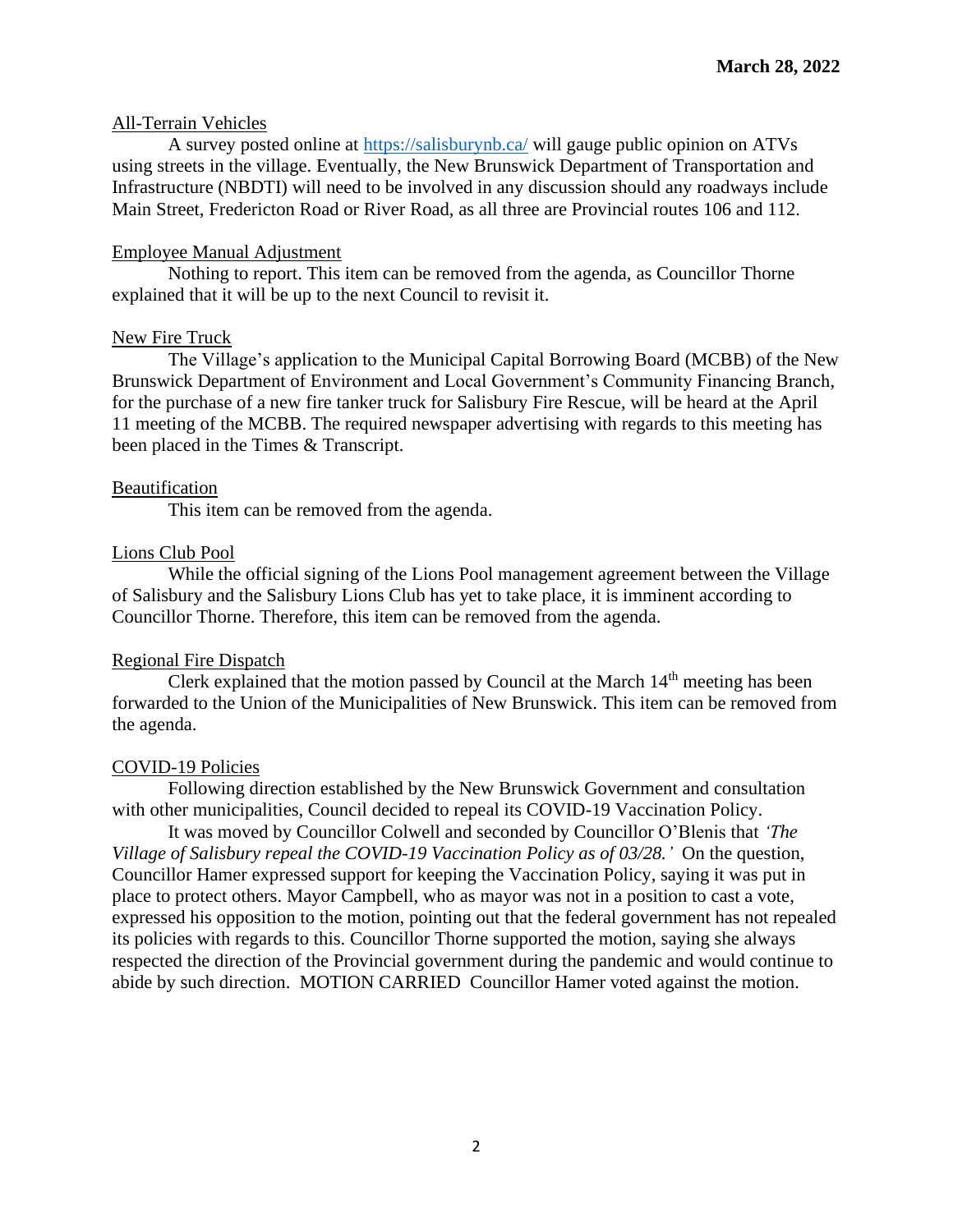### **CORRESPONDENCE**

### **The following items were discussed by Council with remaining correspondence placed on file:**

Letter from Royal Canadian Legion Branch No. 31 Salisbury, re: donation request, banners

Mayor Campbell confirmed that there is funding available in his Grants budget for this veterans banners campaign to take place around Remembrance Day. Similar programs are in place in other communities in New Brunswick. Mayor Campbell says current world events underscore the importance of honouring our veterans.

It was moved by Councillor Gallant and seconded by Councillor Hamer that *'The Village of Salisbury grant a donation in the amount of \$4,000 in support of the Salisbury Veteran Banners program.'* MOTION CARRIED

## Letter from Dave-Allan Gouthro to GNB, re: Condition of school parking lots (Village of Salisbury was copied on the letter)

Copied received a copy of Salisbury resident Dave-Allan Gouthro's letter to all New Brunswick MLAs. The letter called on the Provincial government to repair the parking lots at Salisbury Middle School/JMA Armstrong High School. On behalf of Council, Mayor Campbell mailed a letter to all MLAs in support of Dave-Allan Gouthro's letter.

### **Councillor Thorne left the meeting at this time due to a conflict of interest.**

Letter from Union of the Municipalities of NB, re: Request for delay in RSC reform

The Union of the Municipalities of New Brunswick asked UMNB members to consider sending a letter to Hon. Daniel Allain, Minister of Local Government and Local Governance Reform, requesting a delay in the reform process as it pertains to the regional service commissions, or RSCs. Mayor Campbell read the letter received from UMNB, which declared the transition timelines as being too tight for the RSCs to meet the deadline of November 22, with concerns about the expanded RSC mandates and financial implications, service fees in particular. UMNB is calling for the RSC transition deadline to be moved to a later date to first allow for the hiring of municipal Chief Administrative Officers and the election of new Mayors and Councils in November, thus allowing the municipalities greater input into the reformed RSC structure. This request for a delay is not to be confused with the reform process for municipal entities.

Following lengthy discussion, it was moved by Councillor Hamer and seconded by Councillor O'Blenis to *'The Village of Salisbury respond to the request made by UMNB by sending a letter to Minister Allain in support of delaying RSC reform.'* MOTION CARRIED

It was moved by Councillor Colwell and seconded by Councillor O'Blenis to *'Have a recess.'* MOTION CARRIED

### **RECESS**

It was moved by Councillor Gallant and seconded by Councillor O'Blenis to *'Return to the regular meeting.'* MOTION CARRIED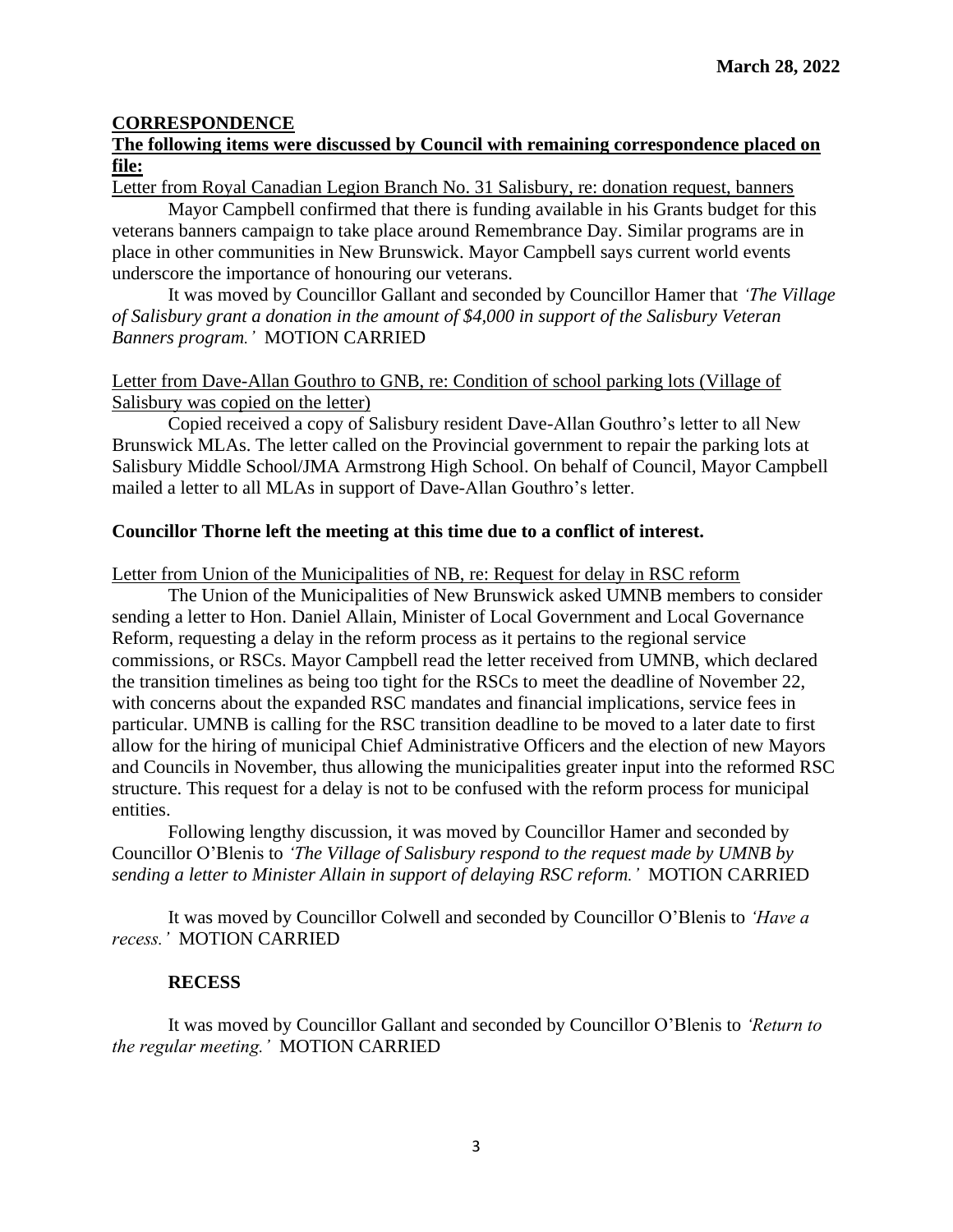### **Councillor Thorne rejoined the meeting.**

### **FIRE DEPARTMENT REPORT**

Nothing to report.

## **RCMP REPORT**

Nothing to report.

## **MAYOR'S REPORT**

Support New Business – Mayor to arrange with the Clerk to allow the Case/New Holland dealer, new to Salisbury, to hold job interviews at the Village Office building. It is important to support local businesses in this way, as there is a labour shortage.

Minor Basketball – Kudos to all involved for another successful basketball season, which included hosting Provincials in Salisbury and Petitcodiac. These events help drive the economy. Support for Ukraine – Stressing the importance that we stand united, the Village has been flying the flag of Ukraine, as well as floodlighting the municipal building each night in Ukraine's colours. Arrangements have been made to paint sunflowers on the windows of the Village Office. There is also a plan to hold a Ukraine evening of reflection at the Village Office in April. NB Transportation Three-Year Plan – Noted that The Road Ahead plan by the New Brunswick Government does not mention the Route 112 Bridge in its three-year vision. Salisbury needs answers regarding the future of the bridge, which has been reduced to one lane of controlled traffic since October 2021.

ACOA Grant Programs – ACOA announcement of its "Main Street Initiative," held March 18 in Moncton, unveiled new grant opportunities.

Development Guidelines – Village needs to host a session on the topic of development; that is, what is and what is not permitted, not just for larger developers but also individuals on residential properties. Remind people how to reach out to and engage with Plan 360. Local Governance Reform – The next transition meeting for Entity 33 will be held on Wednesday evening, at which time a name for the new entity will be discussed. The transition facilitator, it is believed, will hold a public consultation session at some point. Meantime, residents in the entire region of Entity 33 will soon receive an information mailout from the transition facilitator.

Union of the Municipalities of New Brunswick – The annual UMNB Conference will be held October 7-9 in Fredericton. In the meantime, Mayor Campbell will try to bring UMNB Executive Director Dan Murphy to meet Council in Salisbury before this Summer. Videoconferencing – Mayor Campbell indicated that he would purchase an Owl Pro videoconferencing device out of his budget, which would improve on the Village's existing videoconferencing technology and eventually enable Council to put its meetings online. Spring Cleanup – Noting that the village-wide Spring cleanup collection is scheduled for May 2, suggested a separate cleanup sometime just before that where local groups could lead a garbage sweep of streets and ditches.

#### **COUNCILLORS' REPORTS Councillor Hamer**

Nothing to report.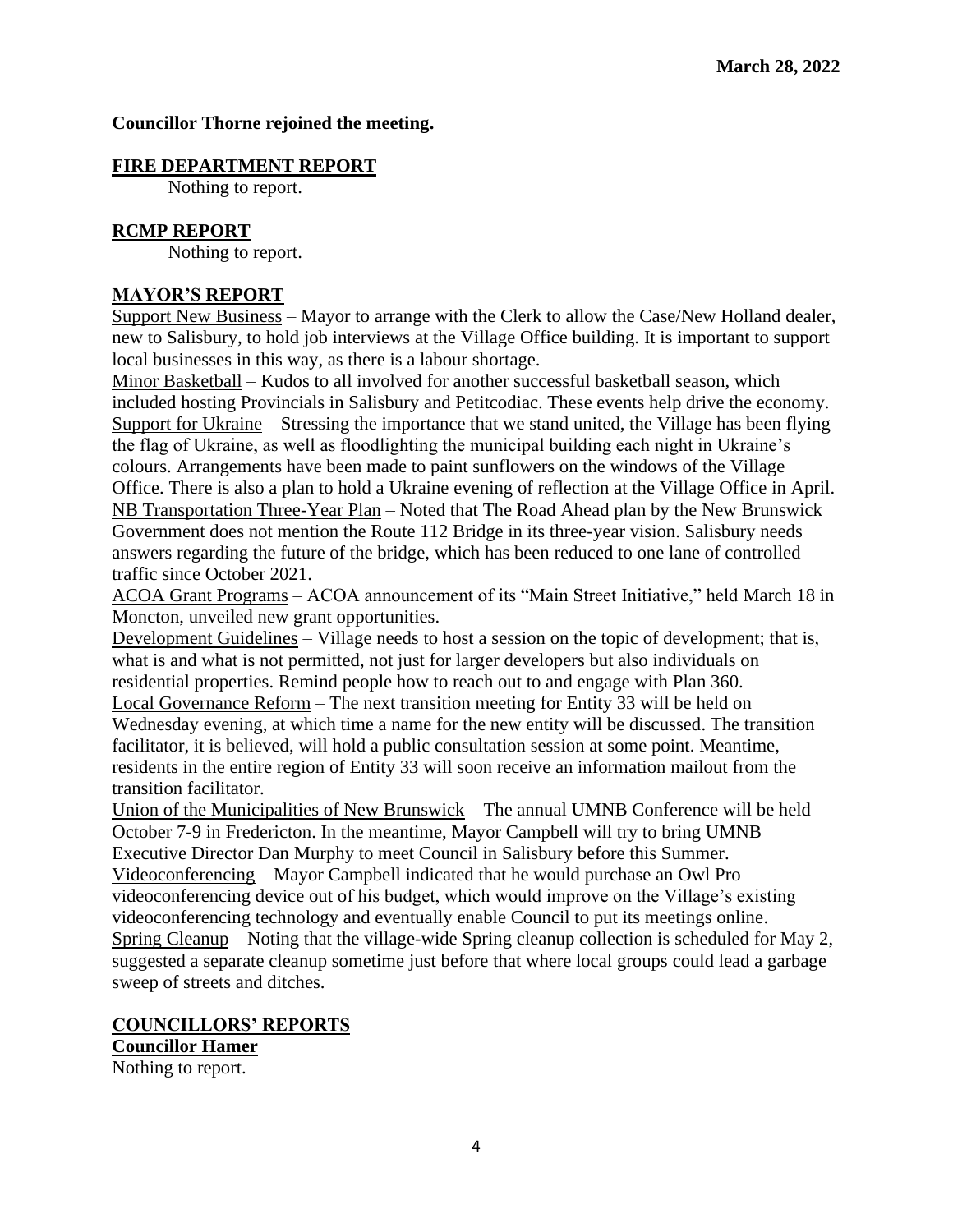## **Councillor O'Blenis**

Shanea Street Playground – Has been working with the Manager of Infrastructure and Public Works on a plan to upgrade the playground on Shanea Street with new play equipment.

It was moved by Councillor O'Blenis and seconded by Councillor Hamer that *'The Village of Salisbury purchase new playground equipment for Shanea Street as quoted by PlayPower Canada for the total cost of \$36,848.30 including installation and HST.'* On the question, Mayor Campbell asked about the timing of installation and was informed by Councillor O'Blenis that the company indicated to the Manager of Infrastructure and Public Works that it was 90 per cent confident it could have the equipment installed this Fall.MOTION CARRIED

## **Councillor Thorne**

Nothing to report.

### **Councillor Colwell**

Nothing to report.

### **Councillor Gallant**

Driveway Culverts – Met with Manager of Infrastructure and Public Works to discuss and finalize culvert installation pricing for 2022. Prices were increased.

Development – Roads – Met with Manager of Infrastructure and Public Works to discuss roadbuilding specifications in advance of talks with developers. Also reviewed the specifications used by neighbouring municipalities as well as by NBDTI, noting that they are similar. Minor Hockey MU18AA Championship Tournament – Male Under-18 Provincials to be hosted March 31-April 3 by Petitcodiac Salisbury Minor Hockey at Petitcodiac Arena. Council Meeting April 11 – Informed Council that he will be absent for its April 11 meeting.

## **CLERK'S REPORT**

Summer Jobs Update – Village of Salisbury has been approved by the Student Employment Experience Development (SEED) program for two students this Summer – one Parks & Works position and one Office position. Each covers 35 hours per week up to 12 weeks. No word yet from Canada Summer Jobs.

Sewer Payments – Sewer payments have been coming in steadily since the early March mailout of statements to those still owing. A payment deadline was expressed to those in arrears by significant amounts who had yet to enter into payment agreements with the Village. Clerk to provide Council with a sewer arrears report in the weeks ahead.

2021 Audited Financial Report – Village auditors with Ernst & Young will appear before Council at its May 9 meeting to deliver the 2021 Financial Audited Report.

Albert MLA – Mike Holland, the Member of the Legislature representing the Village of Salisbury, is scheduled to attend the May 9 meeting of Council.

Legal Counsel – The Village solicitor will meet Council at its meeting on the evening of Tuesday, May 24.

COVID-19 Operational Plan – It will be left up to Village Office staff to compose a new Operational Plan to be a guide for daily municipal operations under the current state of the COVID-19 pandemic, keeping in mind that even though provincially-mandated restrictions have ended, the municipality is still able to take whatever measures it sees fit to protect its staff.